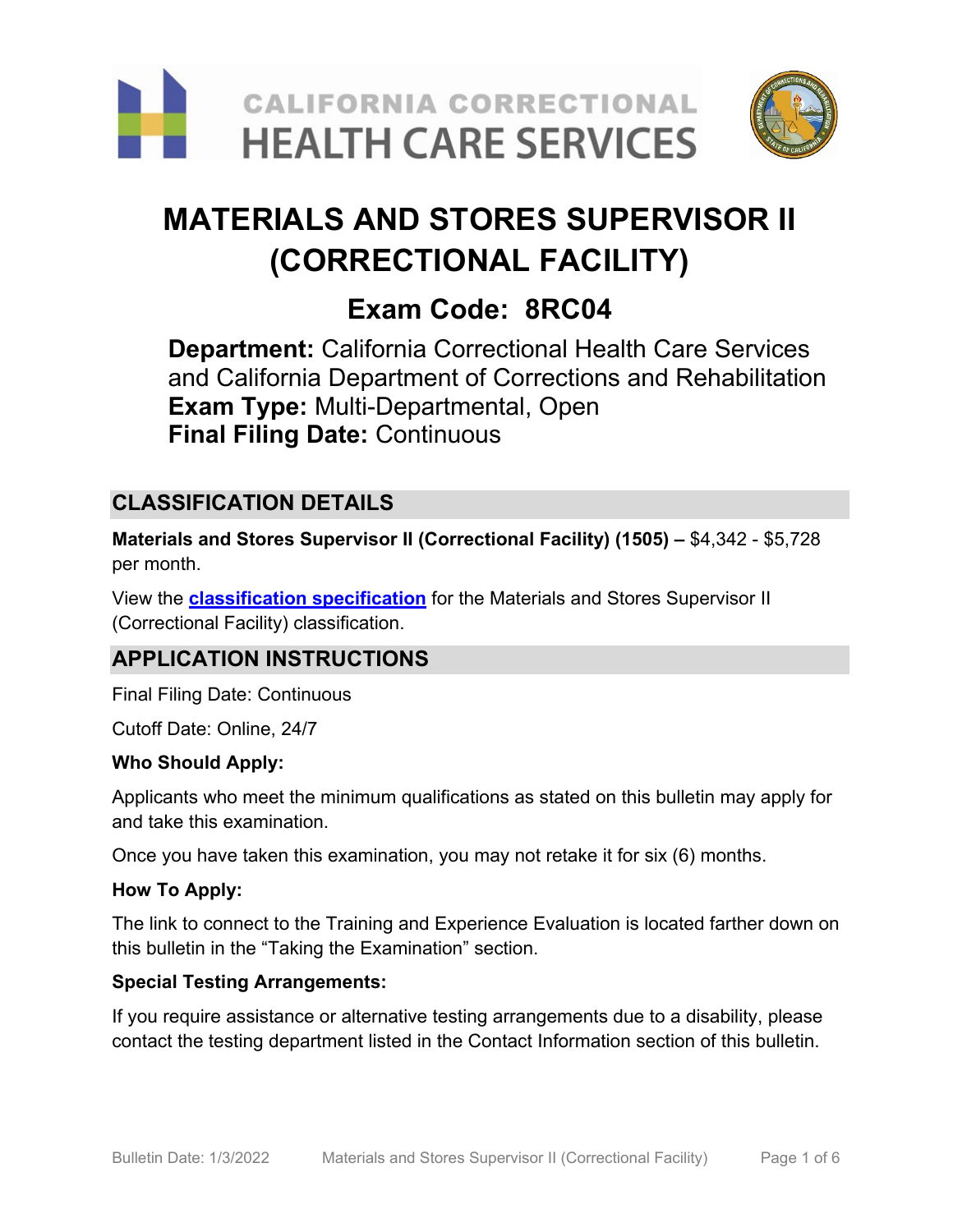## **MINIMUM QUALIFICATIONS**

All applicants must meet the education and/or experience requirements as stated on this exam bulletin to be accepted into the examination. Part-time or full-time jobs, regardless of whether paid or volunteer positions, and inside or outside California state service will count toward experience.

#### **Materials and Stores Supervisor II (Correctional Facility)**

#### **Either I**

One year of experience performing the duties of a Materials and Stores Supervisor I (Correctional Facility) or Materials and Stores Supervisor I in California state service.

#### **Or II**

Three years of experience in a storeroom or warehouse in work involving the receipt and issuance of large volume of varied commodities. (Experience in California state service applied toward this requirement must include at least one year in a class at a level of responsibility at least equivalent to Materials and Stores Supervisor I.)

**Special Personal Characteristics:** Strength, good physical agility, and willingness to do heavy manual labor.

**Special Physical Characteristics:** Persons appointed to this position must be reasonably expected to have and maintain sufficient strength, agility, and endurance to perform during stressful (physical, mental, and emotional) situations encountered on the job without compromising their health and well-being or that of their fellow employees or that of inmates.

Assignments tour of duty may include sole responsibility for the supervision of inmates and/or the protection of personal and real property.

**Additional Desirable Qualifications:** Education equivalent to completion of the twelfth grade; completion of college-level work in the fields of accounting and/or business administration.

## **POSITION DESCRIPTION**

#### **Materials and Stores Supervisor II (Correctional Facility)**

A Materials and Stores Supervisor II (Correctional Facility) is the second level working supervisor in the series. Incumbents may either (1) supervise the receipt, storage, issuance, and shipping of a volume of varied supplies requiring complex storage practices in a large redistribution or point-of-use warehouse or supply room, including supervision over a group of assistants; or (2) in an assigned geographic area, to have charge of a large volume of equipment, stores, and supplies for a State agency, and maintain control records on the movement of equipment; or (3) assume equivalent duties and responsibilities in assisting a higher grade warehousing supervisor.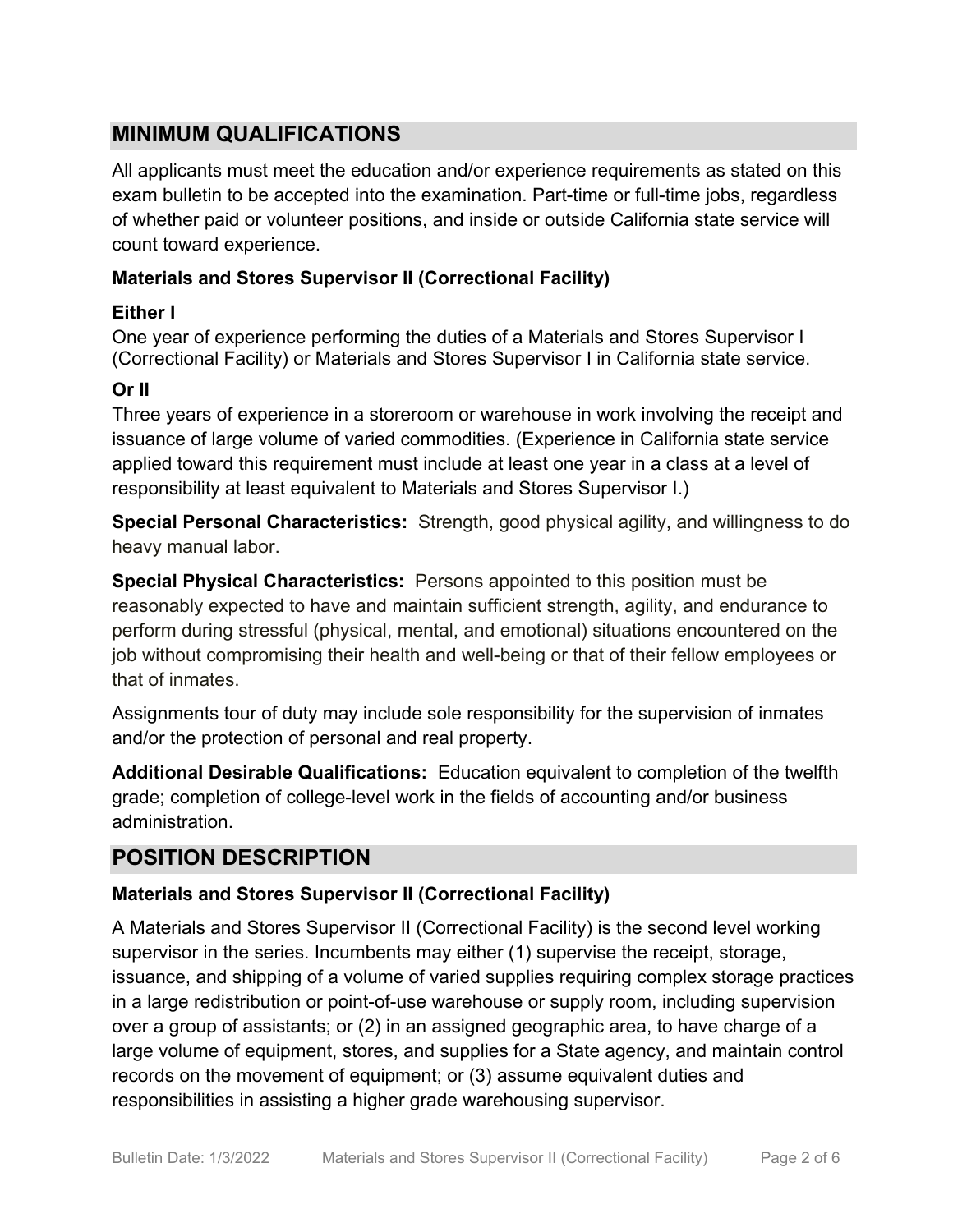Positions exist statewide.

## **EXAMINATION SCOPE**

This examination consists of the following components:

#### **Training and Experience Evaluation –** Weighted 100% of the final score.

The examination will consist solely of a **Training and Experience Evaluation.** To obtain a position on the eligible list, a minimum score of 70% must be received. Applicants will receive their score upon completion of the Training and Experience Evaluation process.

In addition to evaluating applicants' relative knowledge, skills, and ability, as demonstrated by quality and breadth of education and/or experience, emphasis in each examination component will be measuring competitively, relative to job demands, each applicant's:

#### **Knowledge of:**

- 1. Modern warehousing methods and practices, including the keeping of receiving, shipping, and inventory records;
- 2. Freight rates and classifications;
- 3. Regulations involved with consolidated freight shipments and stock array systems;
- 4. Freight claim procedures;
- 5. Operation of motorized material handling equipment;
- 6. Inventory and quality control;
- 7. The Department's Equal Employment Opportunity (EEO) Program objectives;
- 8. A manager's role in EEO Program and the processes available to meet EEO objectives.

#### **Ability to:**

- 1. Read and write English at a level required for successful job performance;
- 2. Perform heavy physical labor;
- 3. Estimate possible future demands of various supplies based upon past needs;
- 4. Direct the work of others;
- 5. Keep accurate records and prepare reports of work done;
- 6. Analyze situations accurately and take effective action;
- 7. Learn the operation of forklifts and other motorized handling equipment;
- 8. Determine whether incoming supplies meet standards and agency specifications;
- 9. Effectively contribute to the Department's EEO objectives.

## **ELIGIBLE LIST INFORMATION**

A multi-departmental, open eligible list for the Materials and Stores Supervisor II (Correctional Facility) classification will be established for:

#### **California Correctional Health Care Services**

**California Department of Corrections and Rehabilitation**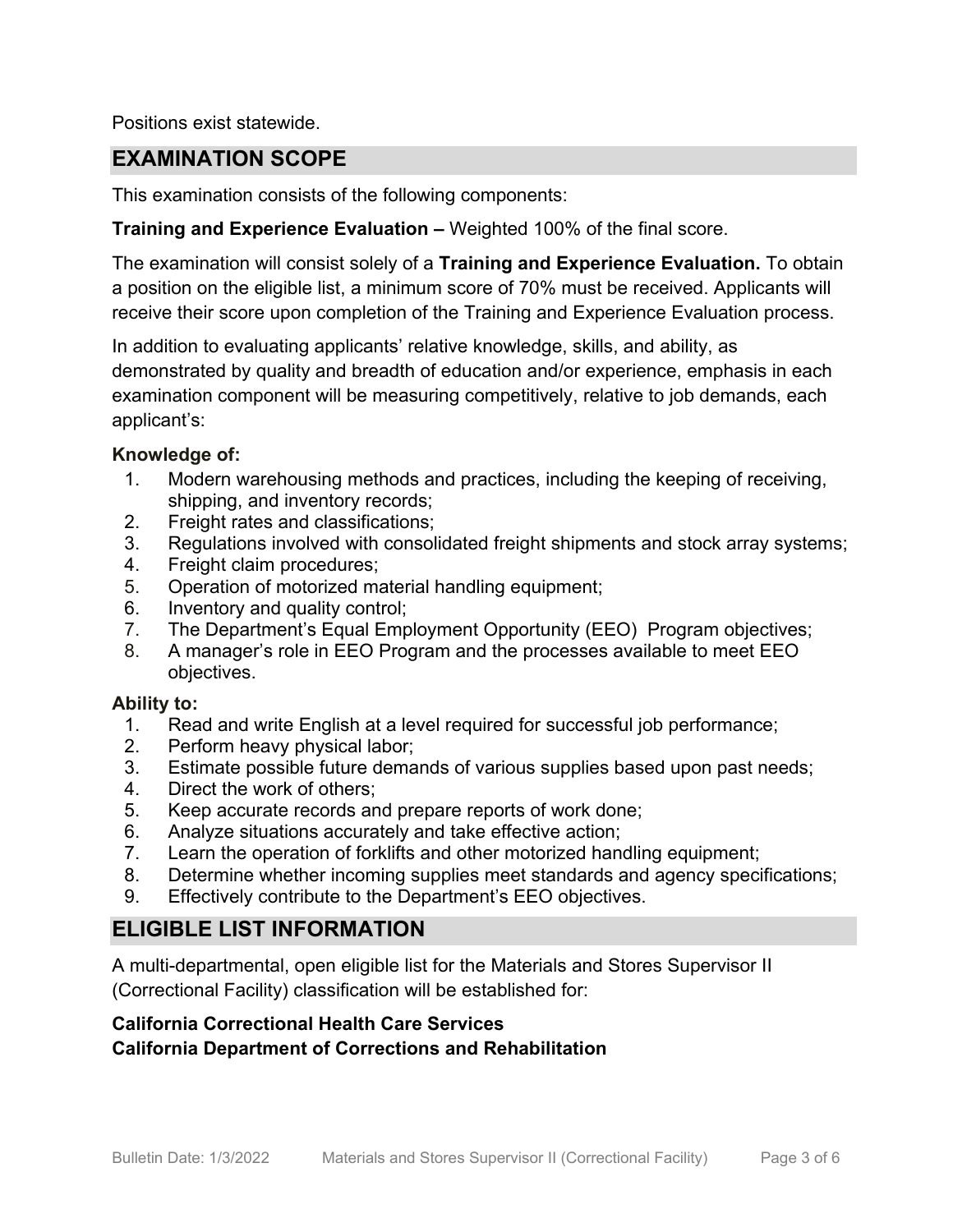The names of **successful** competitors will be merged onto the eligible list in order of final score regardless of examination date. Eligibility expires **12 months** after it is established. Applicants must then retake the examination to reestablish eligibility.

Veterans' Preference will be granted for this examination. In accordance with Government Codes 18973.1 and 18973.5, whenever any veteran, or widow or widower of a veteran achieves a passing score on an open examination, he or she shall be ranked in the top rank of the resulting eligible list.

Veterans' status is verified by the California Department of Human Resources (CalHR). Information on this program and the [Veterans' Preference Application](https://www.jobs.ca.gov/CalHRPublic/Landing/Jobs/VeteransInformation.aspx) (Std. Form 1093) is available online**.** Additional information on veteran benefits is available at the Department of Veterans Affairs.

## **EXAMINATION INFORMATION**

#### [Preview the Training and Experience Evaluation](https://cchcs.ca.gov/wp-content/uploads/sites/60/Careers/Preview-MSSII_CF-TE-Eval.pdf)

## **PREPARING FOR THE EXAMINATION**

Here is a list of suggested resources to have available prior to taking the examination.

In an effort to streamline the examination process, please create a [CalCareer Account](http://www.jobs.ca.gov/) with CalHR. A CalCareer Account is a one stop shop for taking civil service examinations, applying for state jobs, and provides storage and organization for your documents and communications stemming from job opportunities, all in a paperless format. To sign up for a CalCareer Account, or log in to your existing account, [Click here.](http://www.jobs.ca.gov/)

**Employment History:** Employment dates, job titles, organization names and addresses, names of supervisors or persons who can verify your job responsibilities, and phone numbers of persons listed above.

**Education:** School names and addresses, degrees earned, dates attended, courses taken (verifiable on a transcript), persons or office who can verify education, and phone numbers of persons or offices listed above.

**Training:** Class titles, certifications received, names of persons who can verify your training, and phone numbers of persons listed above.

## **TAKING THE EXAMINATION**

Take the examination for the **[Materials and Stores Supervisor II \(Correctional Facility\)](https://cchcs.hodesiq.com/Apply_online_1.asp?sGoBackExam1=y&ClassCode=1505&ExamID=258&ExamTitle=Materials%20and%20Stores%20Supervisor%20II%20(Correctional%20Facility))** classification.

## **TESTING DEPARTMENTS**

California Correctional Health Care Services California Department of Corrections and Rehabilitation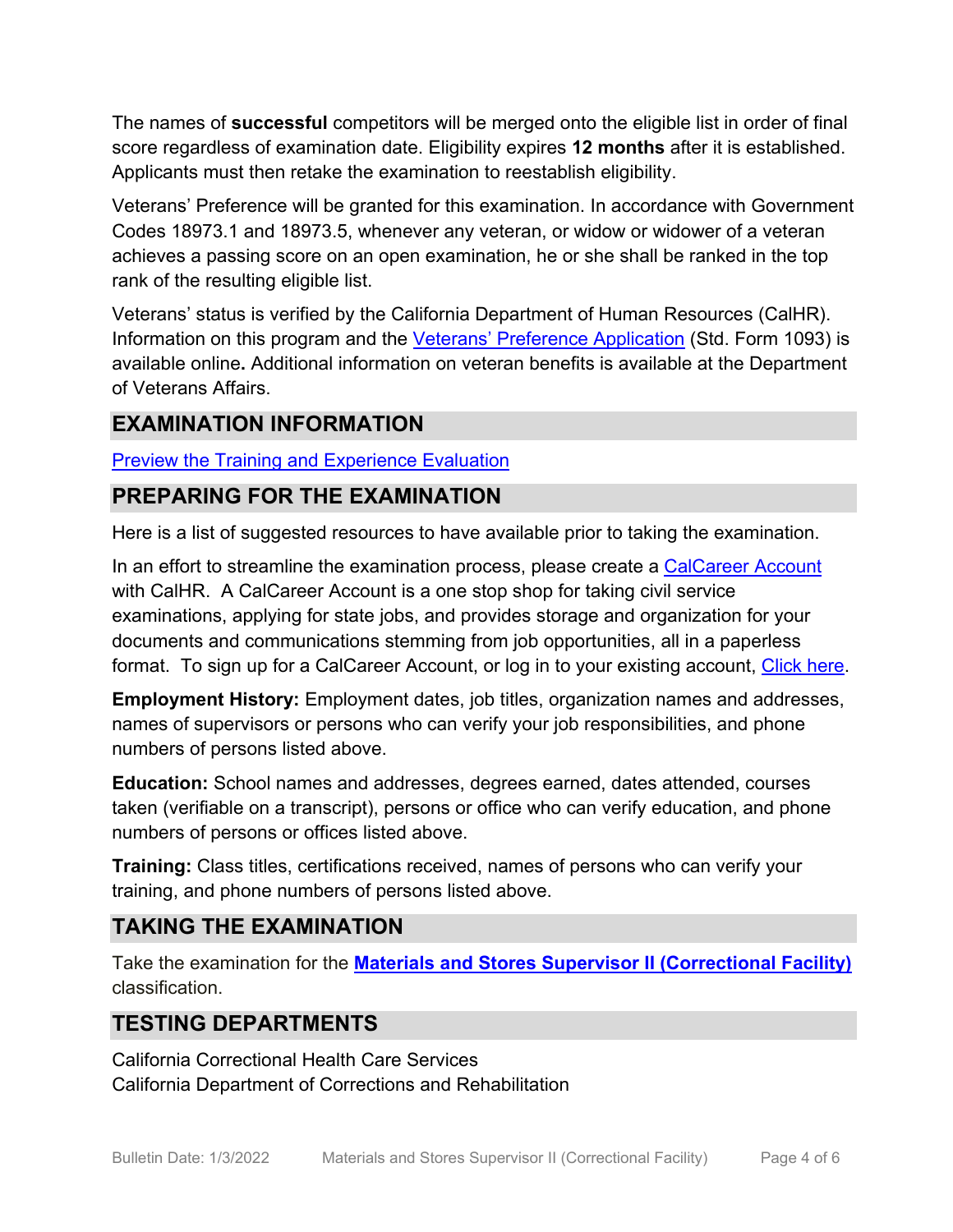## **CONTACT INFORMATION**

If you have any technical or administrative questions concerning this examination bulletin, including provision of reasonable accommodation for this testing process, please contact:

California Correctional Health Care Services Attn: Examination Services 8280 Longleaf Drive Elk Grove, CA 95758

Phone: (916) 691-5894 Email: [CPHCSSelectionServices@cdcr.ca.gov](mailto:CPHCSSelectionServices@cdcr.ca.gov) California Relay Service: 7-1-1 (TTY and voice)

TTY is a Telecommunications Device for the Deaf, and is reachable only from phones equipped with a TTY Device.

## **EQUAL OPPORTUNITY EMPLOYER**

The State of California is an equal opportunity employer to all, regardless of age, ancestry, color, disability (mental and physical), exercising the right of family care and medical leave, gender, gender expression, gender identity, genetic information, marital status, medical condition, military or veteran status, national origin, political affiliation, race, religious creed, sex (includes pregnancy, childbirth, breastfeeding, and related medical conditions), and sexual orientation.

## **DIVERSITY, EQUITY, AND INCLUSION**

The California Department of Corrections and Rehabilitation (CDCR) and California Correctional Health Care Services (CCHCS) are committed to building and fostering a diverse workplace. We believe cultural diversity, backgrounds, experiences, perspectives, and unique identities should be honored, valued, and supported. We believe all staff should be empowered. CDCR/CCHCS are proud to foster inclusion and representation at all levels of both Departments.

## **DRUG-FREE STATEMENT**

It is an objective of the State of California to achieve a drug-free State work place. Any applicant for State employment will be expected to behave in accordance with this objective, because the use of illegal drugs is inconsistent with the law of the State, the rules governing civil service, and the special trust placed in public servants.

## **GENERAL INFORMATION**

Examination and/or Employment Application (Std. Form 678) forms are available at CalHR, local offices of the Employment Development Department, and through your **[CalCareer Account.](http://www.jobs.ca.gov/)**